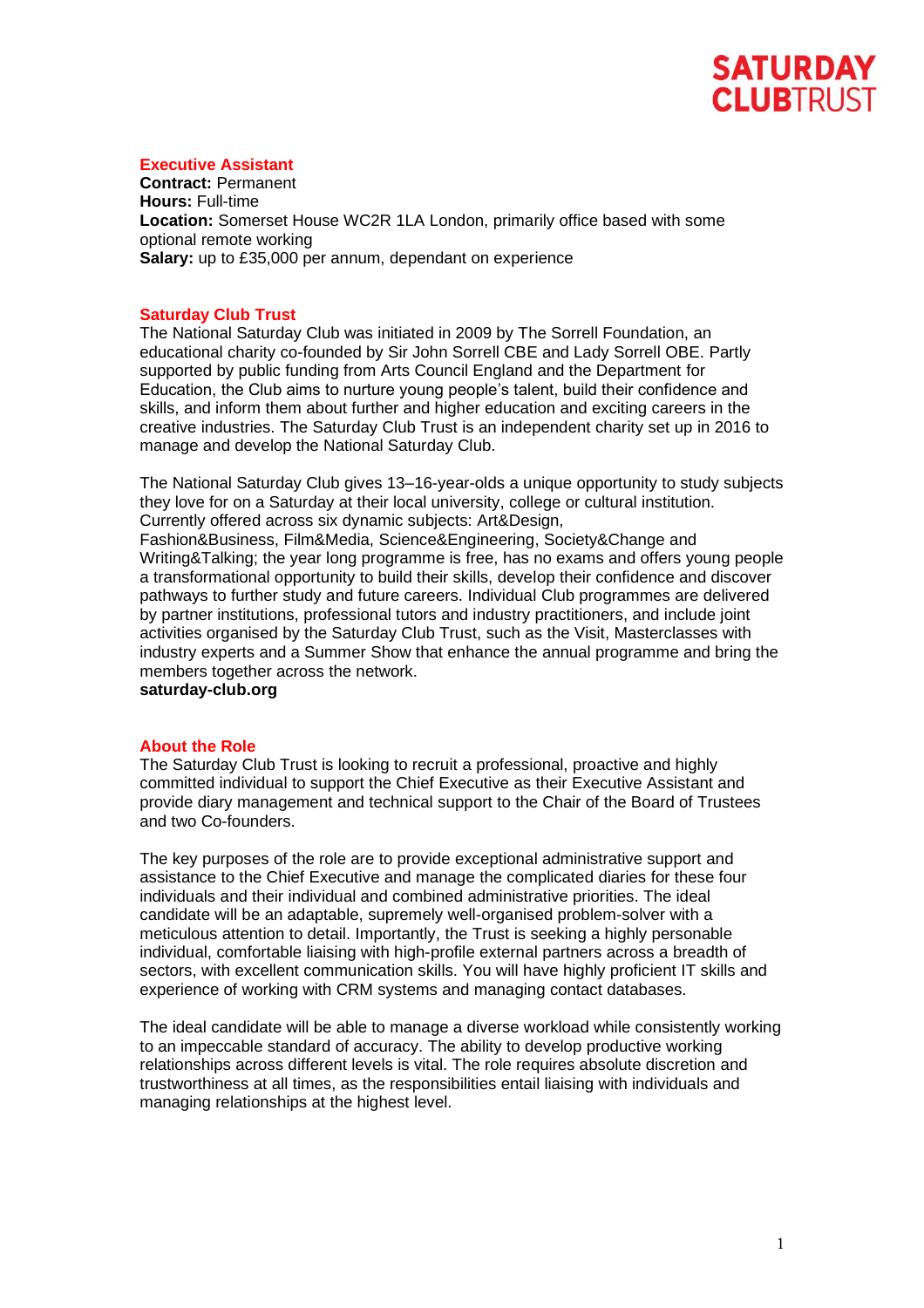## **Role and Responsibilities**

- Manage four complicated diaries (Chief Executive's, Chair's and Co-founders)
- Manage the Chief Executive's administrative activities and support the Chair and Co-Founders where required
- Respond to and manage all incoming correspondence
- Arrange meetings and conference calls, travel and accommodation
- Ensure the Trust's Chief Executive, Chair and Co-Founders are fully briefed and prepared for all upcoming commitments
- Organise meetings and prepare briefing papers, agendas and minutes including the quarterly Board of Trustees meetings
- Attend events to assist the Chief Executive, Chair and wider staff team
- VIP guest management for the National Saturday Club's Summer Show and other key events throughout the year
- Provide administrative support for the National Saturday Club annual events programme, in particular liaison with trustees, VIPs and key partners
- Office management and day-to-day maintenance including purchasing of office and kitchen supplies
- Provide financial administration support including the filing of expenses, invoices and receipts
- Draft emails, letters and prepare presentations on behalf of the Chief Executive and where required for the Chair and Co-Founders.
- Maintain the Chief Executive's contact database and those of the Saturday Club **Trust**
- Other tasks which may be asked of you from time to time

# **The successful candidate will have:**

## **Essential**

- An energetic, proactive and highly committed approach to their work
- Well-presented, articulate and personable
- Ability to work calmly under pressure
- Effectively prioritise multiple demands
- Outstanding administrative and organisational skills and the ability to prioritise
- Meticulous attention to detail and supremely well organised
- Ability to build positive relationships both internally and externally at all levels and across all contexts
- Experience working with high-profile business leaders, creative professionals and governmental individuals
- **Excellent communication skills**
- Ability to thrive in a fast-paced and demanding environment
- Discrete and trustworthy
- Highly proficient technology and digital literacy with Word, Excel, PowerPoint, Outlook, Apple Mac, Adobe, CRM systems and other programmes
- Ability to draft briefing papers and letters across sectors to a high standard of written English

## **Desirable:**

- An interest in the creative industries and education sectors
- An interest in the charitable sector